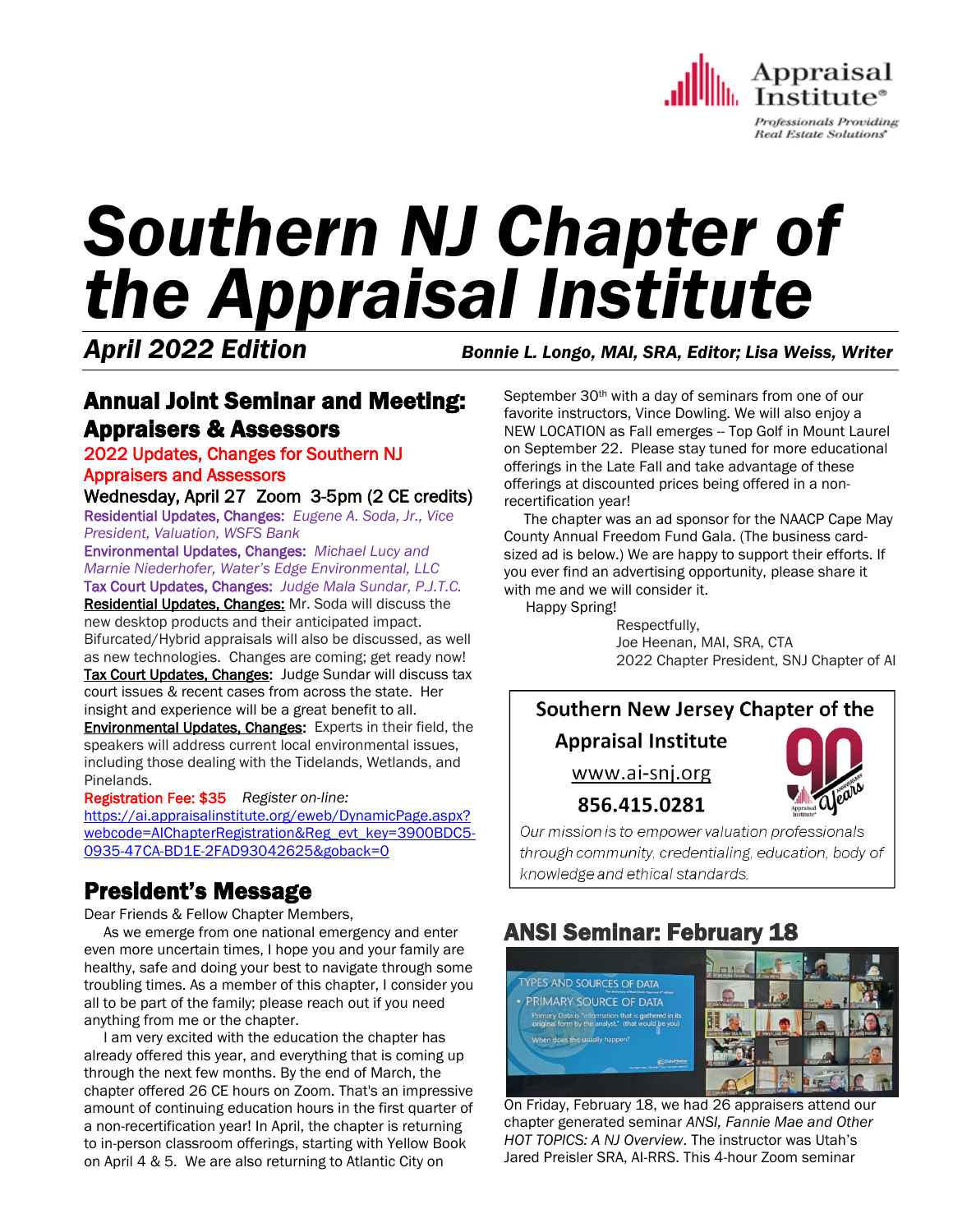

prepared the attendees for the Scope of Work changes taking effect on April 1, 2022, with Fannie Mae assignments. It was an excellent, well-received seminar!



### Roster on AI-SNJ.ORG

An updated membership list is posted on the chapter website! It will be updated periodically. PLEASE review your information; it was pulled directly from the national database. If there is anything wrong/missing, email [lisamayweiss@hotmail.com](mailto:lisamayweiss@hotmail.com)</u> for updating the site...then update your information in your national portal. <https://ai-snj.org/about/sj-appraisers/>

### WE'RE READY - LET'S GO!

**IT'S TIME -- WE ARE** HEADING BACK TO ATLANTIC CITY!

Put it on your calendar NOW for a full day of CE at the Golden Nugget on Friday, September 30!



2 seminars (7 CE hours total) developed and presented by Vincent M. Dowling, MAI, MRICS, SRA, M. Ed *MORE INFO COMING SOON!* 

# Interesting Article!

#### Residential Demand Strong, but Inventory Hampering Sales, Fed Beige Book Reveals

Demand for residential real estate remained strong in many Fed districts, but low inventory and seasonal trends left home sales stagnant, the Federal Reserve revealed March 2 in its latest Beige Book. Most districts reported stagnant to slightly improving commercial activity amid continued financial uncertainty.

[https://www.federalreserve.gov/monetarypolicy/beigebook](https://www.federalreserve.gov/monetarypolicy/beigebook202203.htm) [202203.htm](https://www.federalreserve.gov/monetarypolicy/beigebook202203.htm)

# Job Posting

#### REAL ESTATE APPRAISER – Residential and/or Commercial

Stop working harder—work smarter. By joining Opteon as a W-2 certified appraiser, you will be part of a team that is revolutionizing the appraisal industry with cutting-edge technology, data, and processes. Our philosophy is simple: empower appraisers in the field. Over a decade ago, we brought this philosophy to the Australian and New Zealand

real estate markets. Today, our appraisers in these markets produce same-day turn times while still being able to enjoy work-life balance and benefits. WE PROVIDE:

- Competitive pay
- Twice Monthly Direct Deposit
- Health, Dental, Vision, Life, 401K match
- MLS & appraisal software
- Work-life balance
- Full back-office administrative support
- Expert assistance in complex assignments

If you are an active licensed trainee, reach out to us to see if we have any opportunities available!

With the right tools and the right team, you can stop focusing on constant phone calls and emails, scheduling, and long hours. Instead, you can join Opteon in our vision of same-day turn times in the US while working regular business hours.

Contact us at: [recruitment@opteonusa.com](mailto:recruitment@opteonusa.com) Visit us at our website: [www.opteonusa.com](https://nam12.safelinks.protection.outlook.com/?url=http%3A%2F%2Fwww.opteonusa.com%2F&data=04%7C01%7C%7Ce5453215e64e48bfc35208da09077f27%7C84df9e7fe9f640afb435aaaaaaaaaaaa%7C1%7C0%7C637832225042648966%7CUnknown%7CTWFpbGZsb3d8eyJWIjoiMC4wLjAwMDAiLCJQIjoiV2luMzIiLCJBTiI6Ik1haWwiLCJXVCI6Mn0%3D%7C3000&sdata=CXolXHRW6hY1pIsXKPzX7Oq5DNMRBenFPmEwu%2FyehwU%3D&reserved=0)

#### ●●●●●●●●●●●●●●●●●●●●●●●●●●●● SNJAI UPCOMING EVENTS

[Visit](http://www.myappraisalinstitute.org/education/southernNewJersey) our website for registration links[: www.ai-snj.org](http://www.ai-snj.org/) 

Uniform Appraisal Standards for Federal Land Acquisitions: Practical Applications (YELLOW BOOK CLASS!!!) Mon. & Tues., April 4 & 5, 2022 14 CE hrs+1hr exam Courtyard by Marriott, 1251 Hurffville Rd., Deptford

Instructor: Brian Flynn, MAI, AI-GRS [https://ai.appraisalinstitute.org/eweb/DynamicPage.aspx?](https://ai.appraisalinstitute.org/eweb/DynamicPage.aspx?webcode=EventInfo&Reg_evt_key=35B45B1F-AB60-4499-BA07-8AC840E0274C&goback=0) [webcode=EventInfo&Reg\\_evt\\_key=35B45B1F-AB60-4499-](https://ai.appraisalinstitute.org/eweb/DynamicPage.aspx?webcode=EventInfo&Reg_evt_key=35B45B1F-AB60-4499-BA07-8AC840E0274C&goback=0) [BA07-8AC840E0274C&goback=0](https://ai.appraisalinstitute.org/eweb/DynamicPage.aspx?webcode=EventInfo&Reg_evt_key=35B45B1F-AB60-4499-BA07-8AC840E0274C&goback=0)

Joint Seminar/Meeting: Appraisers & Assessors 2022 Updates, Changes for SNJ Appraisers and Assessors Wednesday, April 27, 2022 on Zoom 3-5pm (2 CE credits) [https://ai.appraisalinstitute.org/eweb/DynamicPage.aspx?](https://ai.appraisalinstitute.org/eweb/DynamicPage.aspx?webcode=AIChapterRegistration&Reg_evt_key=3900BDC5-0935-47CA-BD1E-2FAD93042625&goback=0) [webcode=AIChapterRegistration&Reg\\_evt\\_key=3900BDC5-](https://ai.appraisalinstitute.org/eweb/DynamicPage.aspx?webcode=AIChapterRegistration&Reg_evt_key=3900BDC5-0935-47CA-BD1E-2FAD93042625&goback=0) [0935-47CA-BD1E-2FAD93042625&goback=0](https://ai.appraisalinstitute.org/eweb/DynamicPage.aspx?webcode=AIChapterRegistration&Reg_evt_key=3900BDC5-0935-47CA-BD1E-2FAD93042625&goback=0)

SAVE THE DATE: 2 CE hours at Top Golf in Mount Laurel – September 22

SAVE THE DATE: 7 CE hours in Atlantic City – September 30

If you have classes/seminars/speaker suggestions, please contact Lisa -- we want to offer what you need!

●●●●●●●●●●●●●●●●●●●●●●●●●●●●

#### Comprehensive Exam Prep

Gary DeWeese, MAI, an instructor for the Appraisal Inst. for more than 20 years, is offering Comp Exam prep material. The cost is \$300 for the Income, \$150 for the Sales, \$150 for the Cost/HBU and \$150 for the General module material. If you purchase the first 3 modules, the General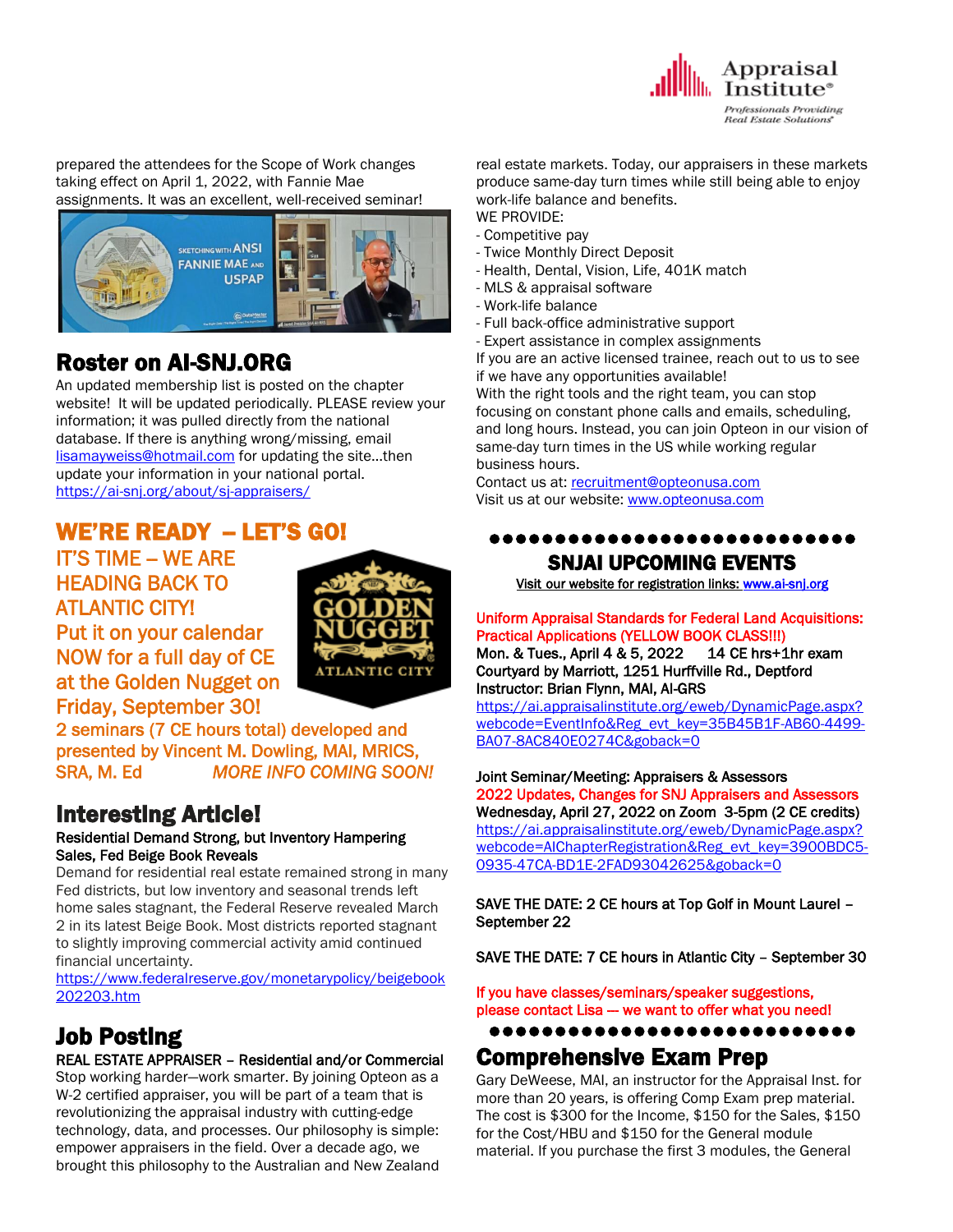

module material is free. The material is based on multiple choice type problems with detailed solutions illustrated. The material is electronically delivered the same day as ordered. For more about the material, read student reviews & learn how to order, visit www.garydeweese.com or contact garydeweese@comcast.net or 925-216-8751. *Materials were developed by Gary DeWeese and are not sponsored or endorsed by the Appraisal Institute.*

### Facebook Pages for Women Appraisers



**AI Women MAI & SRA:** 

<https://www.facebook.com/groups/1742773122629563> I Am A Female Real Estate Appraiser: <https://www.facebook.com/groups/174344949428308>

#### Are you on Facebook? "Like" us: Southern NJ Chapter - Appraisal Institute

### BP&E Seminar: March 8

On Tuesday, March 8, 18, 20 appraisers attend our zoom offering of the Business Practices and Ethics seminar instructed by fan favorite Mary Fox, MAI.





### Appraisal Institute Featured Benefit Introducing IREM® Income/Expense IQ

 The Institute of Real Estate Management (IREM) has digitally upgraded their income and expense data and it's now available for you to access for 20% off.

 Income/Expense IQ benchmarks provide actionable insights and identify opportunities for you to help support accurate and fair market assessment—all within an interactive dashboard.

 Previously known as the Income/Expense Analysis® reports, these now fully digital benchmarks provide clear & concise income and expense data for three property types:

- Office
- Conventional apartments
- Industrial (New!)

Benchmarks reflecting 2020 data are now available for purchase. Get access today and save! To take advantage of your discount, use code AI2021 during the check-out process now through December 31, 2022. Order today: [https://www.appraisalinstitute.org/designatedcandidateaffi](https://www.appraisalinstitute.org/designatedcandidateaffiliate/ai-affiliation/irem/) [liate/ai-affiliation/irem/](https://www.appraisalinstitute.org/designatedcandidateaffiliate/ai-affiliation/irem/) 



# News From National …

#### On-Line Education: Learn at your own pace anytime,

anywhere. Top-notch Appraisal Institute courses and seminars come straight to your desktop with online education! Learn from any computer anywhere, whenever you have time. It's easy, convenient and a great way to get the education you want.



[https://www.appraisalinstitute.org/education/online](https://www.appraisalinstitute.org/education/online-education/)[education/](https://www.appraisalinstitute.org/education/online-education/)

Check out the current course listing now! [https://ai.appraisalinstitute.org/eweb/DynamicPage.aspx?](https://ai.appraisalinstitute.org/eweb/DynamicPage.aspx?site=AI&webcode=AIProgramByCourseType&CourseType=online) [site=AI&webcode=AIProgramByCourseType&CourseType=o](https://ai.appraisalinstitute.org/eweb/DynamicPage.aspx?site=AI&webcode=AIProgramByCourseType&CourseType=online) [nline](https://ai.appraisalinstitute.org/eweb/DynamicPage.aspx?site=AI&webcode=AIProgramByCourseType&CourseType=online)

#### How to Enter AI Continuing Education

Instructions on how AI professionals can enter AI Continuing Education and service hours can now be found on Chapter [Business](https://na01.safelinks.protection.outlook.com/?url=http%3A%2F%2Fsend.appraisalinstitute.org%2Flink.cfm%3Fr%3DvwtD93oHHyUAMd-FHE_JHA~~%26pe%3D4MmaFaGhwdD8dMbFrjafX6pm9klP_iu-yqORdPE4VG-WrJ-wRCeWrc2URFPfOSZaL7N1fhaEyqB3ZkMiTCNo_A~~%26t%3D2G9Wb5eEYFUBShv0rvImtg~~&data=04%7C01%7C%7C820a3a1e342b435e0df708d9a2e23c12%7C84df9e7fe9f640afb435aaaaaaaaaaaa%7C1%7C0%7C637719914820402099%7CUnknown%7CTWFpbGZsb3d8eyJWIjoiMC4wLjAwMDAiLCJQIjoiV2luMzIiLCJBTiI6Ik1haWwiLCJXVCI6Mn0%3D%7C1000&sdata=jdWx48gRIuw3blEc5v6XPGnVupV4soXjSH%2B%2Bv59uqPo%3D&reserved=0) Tools under the Education Section.

#### Uniform Standards of Professional Appraisal Practice

(USPAP) USPAP class participants need to purchase & bring to class their own copies of this book from the Appraisal Foundation. The USPAP document is not part of the course materials provided by the Appraisal Institute. *REMINDER: The Appraisal Standards Board (ASB) and The Appraisal Foundation (TAF) announced that the current edition of the Uniform Standards of Professional Appraisal Practice (USPAP) will be extended by one year. 2020-2021 USPAP will now be effective until December 31, 2022.*

**Scholarships** The Appraisal Institute Education & Relief Foundation offers [scholarships.](http://send.appraisalinstitute.org/link.cfm?r=TyxXOooBFM-9kcaVyjABIA~~&pe=k_y06NsR9-tB3atEDYdXWLTTqBM_H3aeIPclU_7mx0sd29sU_T_sOiJTIa3747wAJXWGK_wLmsw-M82swC-Ijw~~&t=jouIQRRPlOfDkLqJe5AmNA~~) Scholarships are for courses (not exams or Capstone) and do not apply to those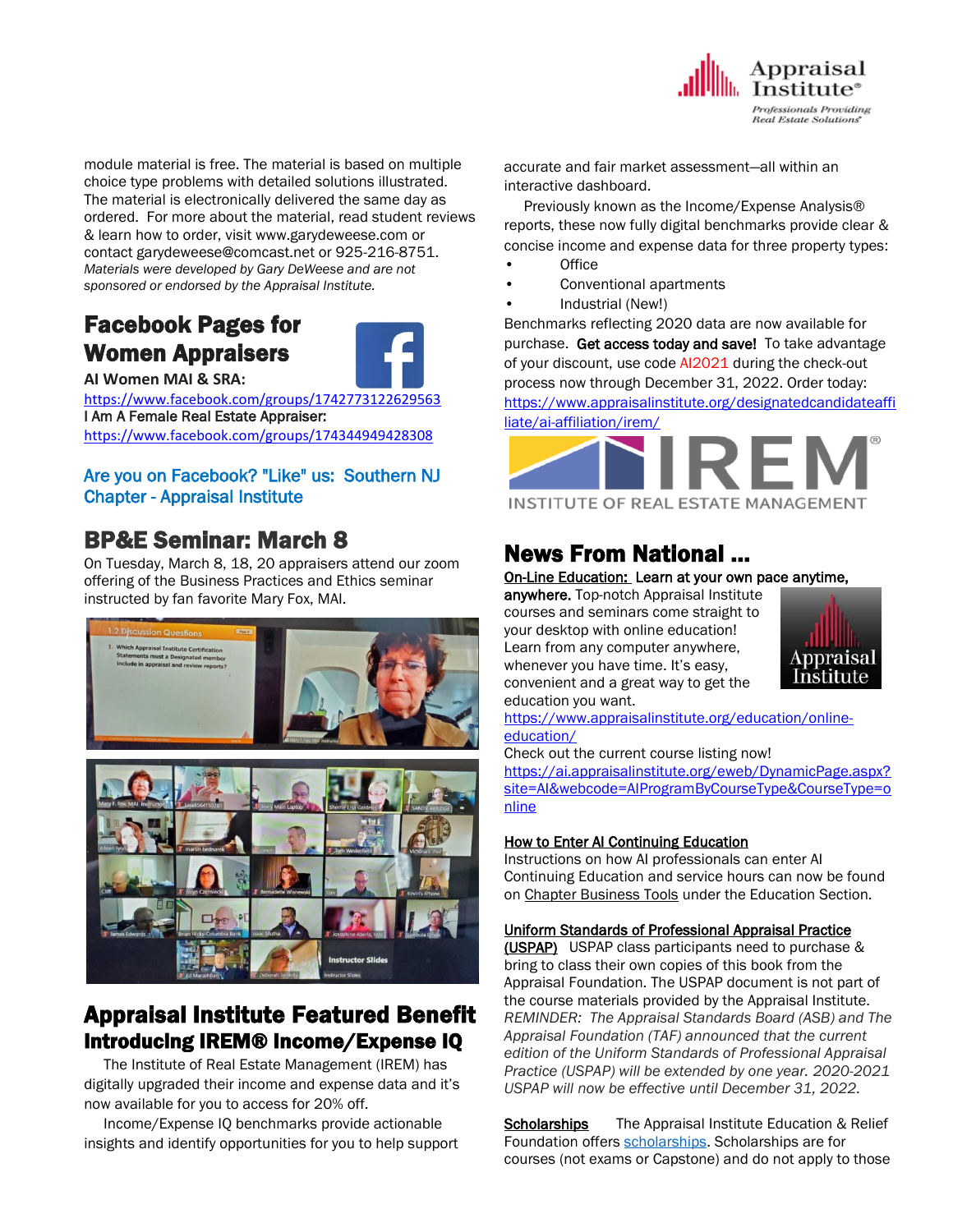

retaking a course. If a Candidate needs emergency assistance due to a natural disaster, medical emergency, etc., apply for assistance through the Appraisal Institute Education & Relief Foundation

#### Upcoming Regional/National Events

April 28 | Region VI 2<sup>nd</sup> Quarter Virtual Meeting May 12-13 | Al Board of Directors 2<sup>nd</sup> Quarter Meeting May 18-20 | Leadership Development and Advisory Council (LDAC), Washington, DC

August 1 | 2022 Joint Region Meeting in Las Vegas

August 2-3| Annual Conference in Las Vegas

August 4-5| AI Board of Directors 3rd Q Meeting

Nov. 10-11 | Al Board of Directors 4<sup>th</sup> Q Meeting



Chapter Service Hours Chapter service falls under Service to the Appraisal Institute for Designated members and Practicing Affiliates wishing to receive AI Continuing Education points for that service. AI professionals will need to submit those hours themselves by logging in to their AI account. The "AI Continuing Education: An Overview" resource provides more information on how to submit CE and is available to Designated members and Practicing Affiliates within their AI account online. Find that document here: [https://www.appraisalinstitute.org/assets/1/7/AI-](https://www.appraisalinstitute.org/assets/1/7/AI-CE_Overview.pdf)[CE\\_Overview.pdf](https://www.appraisalinstitute.org/assets/1/7/AI-CE_Overview.pdf)



Synchronous and Concurrent Education At the Special Board meeting held in early February, the BOD passed two motions extending the timeframes for both the Synchronous (formerly known as Virtual) and Concurrent education policies through 12/31/22. Chapters will be able to continue to offer CE seminars, Chapter Developed Programs, and the 7-Hour USPAP via synchronous delivery. This approval would be based on individual state rules and requirements for synchronous delivery. The Board also approved extending the option for Chapters to offer CE programs (seminars and courses without exams) and Chapter Developed/Third Party programs via concurrent delivery. This does not include chapter/region conferences. Please also note that we are continuing to research which states have adopted the *2022 AQB Real Property Appraiser Criteria* and, we will make appropriate updates in the coming months.

Additional Option for Education ExamsThe Appraisal Institute now offers OnVUE online proctoring, which allows access to education testing from home. It's still administered by Pearson VUE, but you may take select exams at home, on camera, monitored by a live proctor. This examination format is *NOT* accessible for the Comprehensive Examination requirement.

[https://www.appraisalinstitute.org/education/resources/ex](https://www.appraisalinstitute.org/education/resources/examinations/) [aminations/](https://www.appraisalinstitute.org/education/resources/examinations/) Contact the AI Education department with any questions by calling AI's main number at (888) 756-4624 and indicate their question is about a challenge exam, re-

exam, synchronous course, or whatever the case might be.

#### AI Board of Directors Adopts 45-Day Notice Item During

Feb. Meeting The Appraisal Institute Board of Directors voted to adopt one 45-Day Notice item during its Feb. 24- 25 meeting in Chicago. The 45-Day Notice item addresses Compensation Committee Policies & Procedures.

 The 45-Day Notice pertaining to the Compensation Committee Policies and Procedures was distributed to Designated Members, Candidates, Practicing Affiliates and Affiliates on Jan. 10. The Board also:

- Voted to clarify that Board members may observe national committee, project team, panel or region meetings, with certain exceptions.
- Voted to authorize \$75,000 from reserves for the discovery phase of the website modernization project.
- Voted to allow chapters to have the option of offering continuing education programs via concurrent delivery on an interim basis.
- Approved the name and territory of the merged Central California Chapter and the Southern California Chapter.
- Directed to 45-Day Notice proposed amendments to Regulation Nos. 1, 2 and 3 regarding the Candidate for Designation program, proposed amendments to Regulation No. 8 and proposed amendments to the Bylaws.
- Voted to amend the Certificate of Completion Fundamental International Curriculum program to permit students who completed and passed the Pan American Union of Valuation Associations (UPAV) International Valuation Standards (IVS) course in lieu of the Appraisal Institute International Valuation Standards Overview course to receive the Certificate of Completion, subject to an agreement with UPAV.

 The Board also voted on the following committee vacancies:

- Body of Knowledge Committee Chair Leslie P. Sellers, MAI, SRA, AI-GRS (term ending 12/31/22)
- Professional Practice Appeals Panel Chair Anthony P.R. Gibbons, MAI (term ending 12/31/22)

Additionally, the Appraisal Institute Education and Relief Foundation held a special meeting of the members and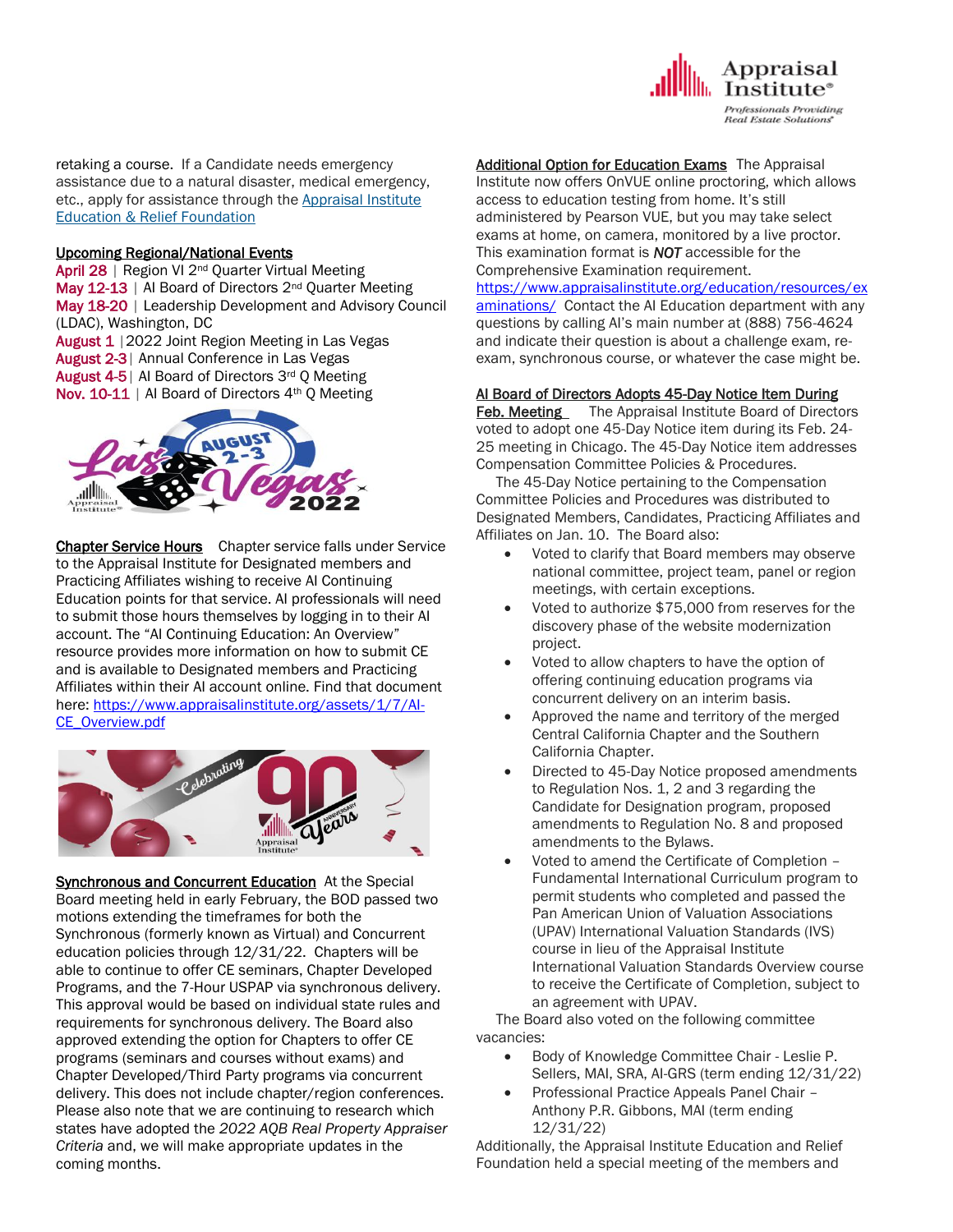elected Kyle W. Krueger, MAI, AI-GRS, to fill a vacant director position (term ending 12/31/22).

 The next Appraisal Institute Board meeting is scheduled for May 12-13, 2022.

Appraisal Institute Seeks Nominations for Annual Awards; **Submissions Due May 31** The Appraisal Institute is accepting nominations for its J. Scott Robinson Lifetime Achievement, Outstanding Service Award and Women's Initiative SPOTLIGHT Award, three ways that AI recognizes some of its brightest and most deserving professionals. Nominations for all three awards are due May 31. The awards will be presented at the Appraisal Institute's 2022 Annual Conference Aug. 2-3 in Las Vegas.

 The J. Scott Robinson Lifetime Achievement is presented to an AI professional who best demonstrates high ethical standards; contributed to the Appraisal Institute at the chapter, regional, national and/or international level(s); provided service to his or her community; and contributed to the appraisal profession. A minimum of 20 years of service is recommended to be eligible for this award.

 The Outstanding Service Award is presented to an AI professional who has contributed ideas, service hours and dedication to ensure a specific program or effort is implemented at either the chapter, region, national and/or international level(s). This AI professional must be instrumental to the success of the program or effort, which also must be far enough along to measure and provide proof of success. Additionally, the program or effort must be beneficial to chapters, regions, national, international, designated members, candidates, affiliates, practicing affiliates and/or the profession.

 The Women's Initiative SPOTLIGHT Award was established in 2020 to recognize an Appraisal Institute member who has made an important contribution to fostering the professional growt hof women in valuation. All AI professionals are eligible for the Women's Initiative SPOTLIGHT Award. Find more information on the [awards](https://www.appraisalinstitute.org/awards-recognition/)  [and the nomination process.](https://www.appraisalinstitute.org/awards-recognition/)

#### Appraisal Institute's Commitment to Diversity

*The Appraisal Institute empowers individuals and nurtures an environment that inspires and encourages diversity, equity and inclusion.* For more information, refer to the national website:

[https://www.appraisalinstitute.org/appraisal](https://www.appraisalinstitute.org/appraisal-profession/commitment-to-diversity/)[profession/commitment-to-diversity/](https://www.appraisalinstitute.org/appraisal-profession/commitment-to-diversity/) 

### Interesting Article!

USPAP Needs Clarity Regarding Bias, Federal Law: Agencies

Multiple agencies, including the National Credit Union Administration, the Federal Housing Finance Agency and the Federal Reserve Board, sent a letter to The Appraisal Foundation Feb. 4 saying there aren't "clear warnings about the requirements of federal law in the standards it sets, and in the training it provides for appraisers" with regard to alleged bias. The agencies requested changes to the 2023 edition of the Uniform Standards of Professional Appraisal Practice.

Appraisal **L** Institute<sup>®</sup> **Professionals Providing Real Estate Solutions** 

[https://www.nafcu.org/newsroom/ncua-cfpb-hud-fhfa](https://www.nafcu.org/newsroom/ncua-cfpb-hud-fhfa-more-call-out-taf-appraisal-bias-standards)[more-call-out-taf-appraisal-bias-standards](https://www.nafcu.org/newsroom/ncua-cfpb-hud-fhfa-more-call-out-taf-appraisal-bias-standards)

### USPAP Seminar: February 25

On Friday, February 25, we had 30 appraisers attend our 7 Hour USPAP Update seminar. The instructor, Susanne Curran, MAI, AI-GRS, handled the material thoroughly and efficiently & the new format for 2022 (which includes case studies & small group instruction) was very well received.

### ANSI Notes

In February, we held a seminar to prepare appraisers for the Scope of Work changes taking effect on April 1 with Fannie Mae assignments. If you missed it, there is an online Appraisal Institute seminar:

[https://ai.appraisalinstitute.org/eweb/DynamicPage.aspx?](https://ai.appraisalinstitute.org/eweb/DynamicPage.aspx?webcode=AICourseDetail&cecKey=77F829A6-4FA1-410A-9AB2-7D534ED03A45&courseType=online) [webcode=AICourseDetail&cecKey=77F829A6-4FA1-410A-](https://ai.appraisalinstitute.org/eweb/DynamicPage.aspx?webcode=AICourseDetail&cecKey=77F829A6-4FA1-410A-9AB2-7D534ED03A45&courseType=online)[9AB2-7D534ED03A45&courseType=online](https://ai.appraisalinstitute.org/eweb/DynamicPage.aspx?webcode=AICourseDetail&cecKey=77F829A6-4FA1-410A-9AB2-7D534ED03A45&courseType=online)

You may want to own "Square Footage - Method for Calculating: ANSI Z765-2021" for more on these changes. Order the PDF here:

[https://www.homeinnovation.com/about/bookstore#Purch](https://www.homeinnovation.com/about/bookstore#Purchase%20Square%20Footage-Method%20for%20Calculating:%20ANSI%20Z765) [ase%20Square%20Footage-](https://www.homeinnovation.com/about/bookstore#Purchase%20Square%20Footage-Method%20for%20Calculating:%20ANSI%20Z765)

[Method%20for%20Calculating:%20ANSI%20Z765](https://www.homeinnovation.com/about/bookstore#Purchase%20Square%20Footage-Method%20for%20Calculating:%20ANSI%20Z765)

### Increase Your Chances of Successful Property Tax Appeals, Says Appraisal Institute

 Highly qualified appraisers are able to assist homeowners with appeals of property taxes, which can be among a homeowner's largest annual expenses. Working with an Appraisal Institute Designated Member can benefit homeowners who choose to appeal their property tax assessments, the nation's largest professional association of real estate appraisers said in a February press release.

 As U.S. homeowners begin receiving their local property tax bills, the Appraisal Institute offered suggestions to make the appeal process easier. "Homeowners need to keep in mind the importance of hiring a highly qualified appraiser who conforms to industry standards and a strict code of ethics, such as one governing the actions of Appraisal Institute Designated Members," said Appraisal Institute President Jody Bishop, MAI, SRA, AI-GRS.

 "In a perfect world, the assessed value of a particular property would match market value if that is the regulatory intent of the particular jurisdiction's property assessment law," Bishop added.

 There can be different stages of tax appeals based on municipality, and Bishop suggested homeowners check with a local appraiser who can provide the experience and assistance needed to navigate this process. He added that a qualified local appraiser can also shed light on the local